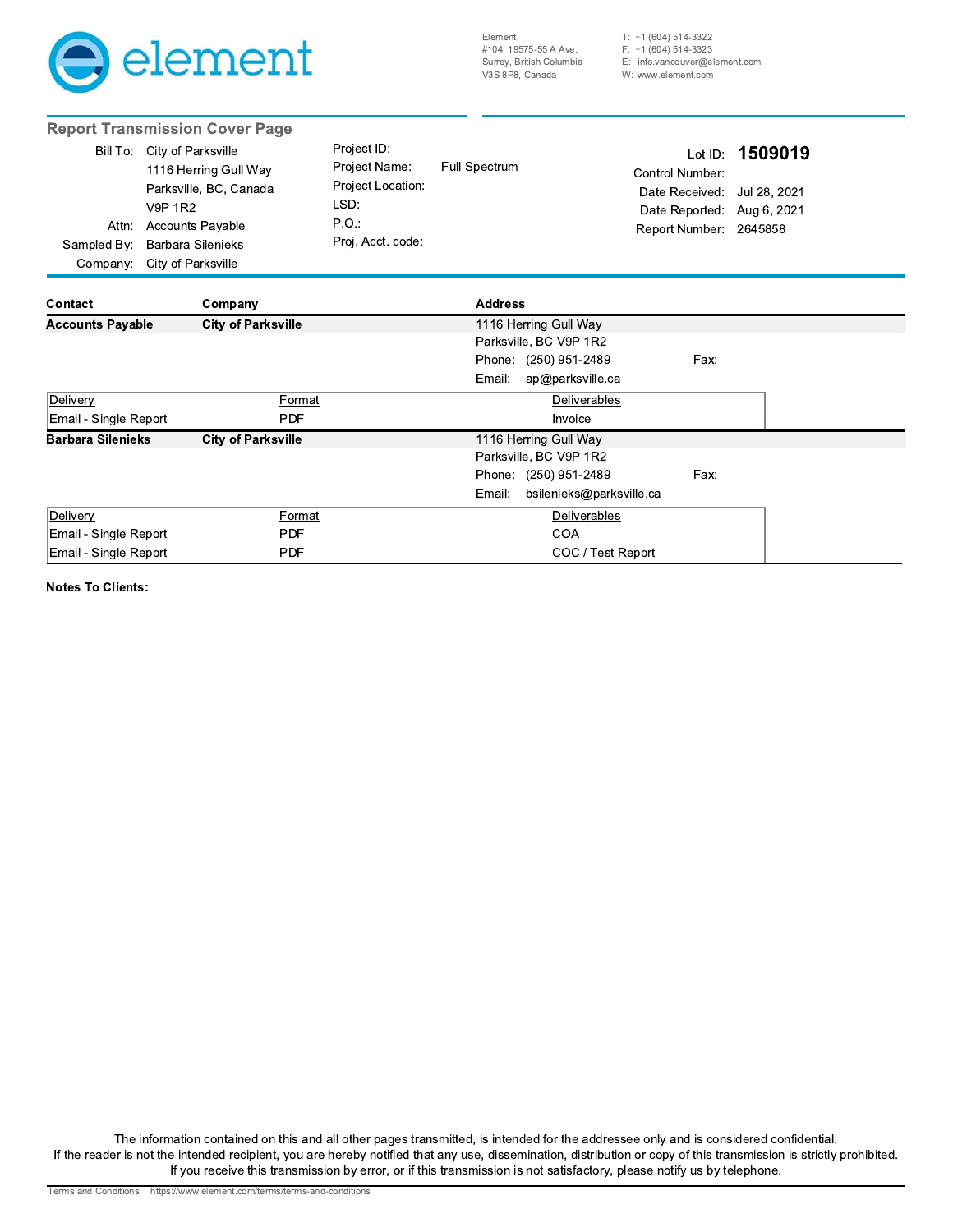

Page 1 of 5

T: +1 (604) 514-3322<br>F: +1 (604) 514-3323<br>E: info.vancouver@element.com

W: www.element.com

| <b>Analytical Report</b>                   |                                                                                                  |                                                                   |                                                  |                                                                               |                                                                  |                   |
|--------------------------------------------|--------------------------------------------------------------------------------------------------|-------------------------------------------------------------------|--------------------------------------------------|-------------------------------------------------------------------------------|------------------------------------------------------------------|-------------------|
|                                            | Bill To: City of Parksville<br>1116 Herring Gull Way<br>Parksville, BC, Canada<br><b>V9P 1R2</b> | Project ID:<br>Project Name:<br>Project Location:<br>LSD:<br>P.O. | Full Spectrum                                    | Control Number:<br>Date Received:                                             | 1509019<br>Lot ID:<br>Jul 28, 2021<br>Date Reported: Aug 6, 2021 |                   |
| Sampled By:                                | Attn: Accounts Payable<br><b>Barbara Silenieks</b>                                               | Proj. Acct. code:                                                 |                                                  |                                                                               | Report Number: 2645858                                           |                   |
| Company:                                   | City of Parksville                                                                               |                                                                   |                                                  |                                                                               |                                                                  |                   |
|                                            |                                                                                                  | <b>Reference Number</b>                                           | 1509019-1                                        | 1509019-2                                                                     | 1509019-3                                                        |                   |
|                                            |                                                                                                  | <b>Sample Date</b>                                                | Jul 27, 2021                                     | Jul 27, 2021                                                                  | Jul 27, 2021                                                     |                   |
|                                            |                                                                                                  | <b>Sample Time</b><br><b>Sample Location</b>                      | 08:15                                            | 08:20                                                                         | 08:35                                                            |                   |
|                                            |                                                                                                  |                                                                   | Sample Description PWY / Sample Port /<br>9.8 °C | WTP / Lab / $9.8 °C$                                                          | River / Intake / 9.8<br>$^{\circ}C$                              |                   |
|                                            |                                                                                                  | <b>Matrix</b>                                                     | Water                                            | Water                                                                         | Water                                                            |                   |
| Analyte                                    |                                                                                                  | <b>Units</b>                                                      | <b>Results</b>                                   | <b>Results</b>                                                                | <b>Results</b>                                                   | Nominal Detection |
|                                            | <b>Inorganic Nonmetallic Parameters</b>                                                          |                                                                   |                                                  |                                                                               |                                                                  | Limit             |
| Cyanide                                    | Total                                                                                            | mg/L                                                              | < 0.002                                          | < 0.002                                                                       | < 0.002                                                          | 0.002             |
| <b>Metals Total</b>                        |                                                                                                  |                                                                   |                                                  |                                                                               |                                                                  |                   |
| Calcium                                    | Total                                                                                            | mg/L                                                              | 12                                               | 12                                                                            | 12                                                               | 0.01              |
| Magnesium                                  | Total                                                                                            | mg/L                                                              | 1.3                                              | 1.4                                                                           | 1.5                                                              | 0.02              |
| Potassium                                  | Total                                                                                            | mg/L                                                              | 0.19                                             | 0.20                                                                          | 0.23                                                             | 0.04              |
| Silicon                                    | Total                                                                                            | mg/L                                                              | 2.2                                              | 2.2                                                                           | 2.5                                                              | 0.005             |
| Sodium                                     | Total                                                                                            | mg/L                                                              | 14                                               | 14                                                                            | 6.0                                                              | 0.1               |
| Digestion                                  | Preparation                                                                                      |                                                                   | total Hg                                         | Field Pres, digest as Field Pres, digest as Field Pres, digest as<br>total Hg | total Hg                                                         |                   |
| Mercury                                    | Total                                                                                            | mg/L                                                              | < 0.00001                                        | < 0.00001                                                                     | < 0.00001                                                        | 0.00005           |
| <b>Microbiological Analysis</b>            |                                                                                                  |                                                                   |                                                  |                                                                               |                                                                  |                   |
| <b>Total Coliforms</b><br>Escherichia coli | Enzyme Substrate Test<br>Enzyme Substrate Test                                                   | MPN/100 mL<br>MPN/100 mL                                          | 1.0<br>1.0                                       | 1.0<br>1.0                                                                    | >2419.6<br>27.5                                                  | 1.0<br>1.0        |
|                                            | <b>Physical and Aggregate Properties</b>                                                         |                                                                   |                                                  |                                                                               |                                                                  |                   |
| Colour                                     | True                                                                                             | Colour units                                                      | $5$                                              | $5$                                                                           | $5$                                                              | 5                 |
| Turbidity                                  |                                                                                                  | <b>NTU</b>                                                        | < 0.10                                           | < 0.10                                                                        | 0.36                                                             | 0.1               |
| <b>Routine Water</b>                       |                                                                                                  |                                                                   |                                                  |                                                                               |                                                                  |                   |
| Digestion                                  | <b>Dissolved</b>                                                                                 |                                                                   | Lab filtered &<br>preserved                      | Lab filtered &<br>preserved                                                   | Lab filtered &<br>preserved                                      |                   |
| pH - Holding Time<br>pH                    | at 25 $^{\circ}$ C                                                                               |                                                                   | Exceeded<br>8.36                                 | Exceeded<br>8.25                                                              | Exceeded<br>7.48                                                 | 0.01              |
| <b>Electrical Conductivity</b>             |                                                                                                  | µS/cm at 25                                                       | 137                                              | 139                                                                           | 106                                                              | 1                 |
|                                            |                                                                                                  | $^{\circ}C$                                                       |                                                  |                                                                               |                                                                  |                   |
| T-Alkalinity                               | as CaCO3                                                                                         | mg/L                                                              | 42                                               | 42                                                                            | 27                                                               | 5                 |
| Chloride                                   | Dissolved                                                                                        | mg/L                                                              | 16.3                                             | 16.5                                                                          | 14.6                                                             | 0.05              |
| Fluoride                                   | Dissolved                                                                                        | mg/L                                                              | < 0.01                                           | < 0.01                                                                        | < 0.01                                                           | 0.01              |
| Nitrate - N                                | Dissolved                                                                                        | mg/L                                                              | < 0.01                                           | < 0.01                                                                        | < 0.01                                                           | 0.01              |
| Nitrite - N                                | Dissolved                                                                                        | mg/L                                                              | < 0.01                                           | < 0.01                                                                        | < 0.01                                                           | 0.01              |
| Sulfate (SO4)                              | Dissolved                                                                                        | mg/L                                                              | 1.4                                              | 1.4                                                                           | 1.4                                                              | 0.1               |
| Hardness                                   | as CaCO3 (dissolved)                                                                             | mg/L                                                              | $30\,$                                           | 30                                                                            | 31                                                               | 5                 |
| <b>Total Dissolved Solids</b>              | Calculated                                                                                       | mg/L                                                              | 72                                               | 72                                                                            | 55                                                               | $\mathbf 1$       |
| Langelier Index                            |                                                                                                  |                                                                   | $-0.4$                                           | $-0.5$                                                                        | $-1.4$                                                           |                   |
| <b>Trace Metals Total</b>                  |                                                                                                  |                                                                   |                                                  |                                                                               |                                                                  |                   |
| Aluminum                                   | Total                                                                                            | mg/L                                                              | 0.013                                            | 0.005                                                                         | 0.021                                                            | 0.001             |
| Antimony                                   | Total                                                                                            | mg/L                                                              | < 0.00002                                        | < 0.00002                                                                     | < 0.00002                                                        | 0.00002           |
| Arsenic                                    | Total                                                                                            | mg/L                                                              | 0.0002                                           | 0.0002                                                                        | 0.0002                                                           | 0.0001            |
| Barium                                     | Total                                                                                            | mg/L                                                              | 0.0063                                           | 0.0069                                                                        | 0.0071                                                           | 0.0001            |
| Boron                                      | Total                                                                                            | mg/L                                                              | 0.021                                            | 0.018                                                                         | 0.017                                                            | 0.002             |
|                                            |                                                                                                  |                                                                   |                                                  |                                                                               |                                                                  |                   |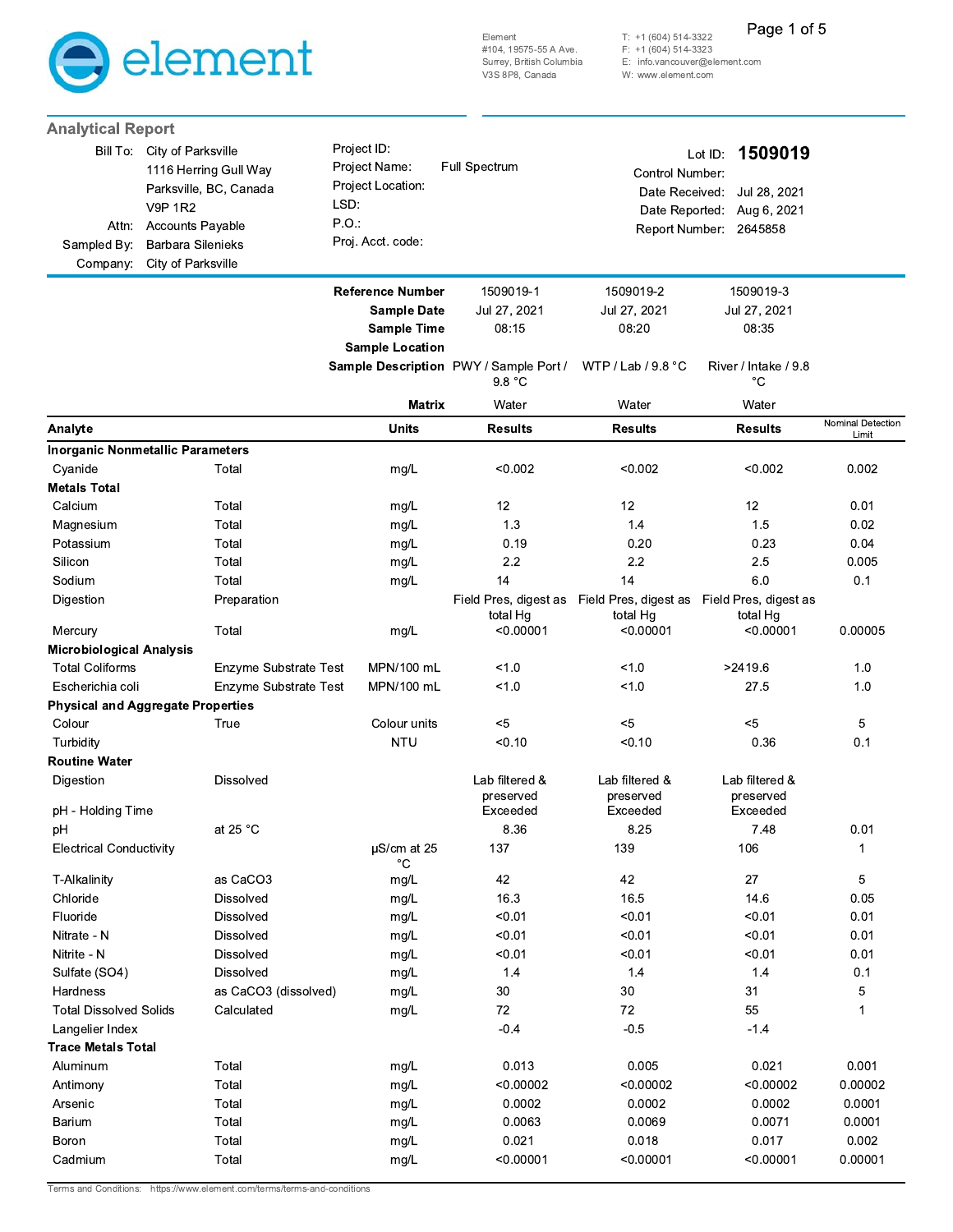

Page 2 of 5

T: +1 (604) 514-3322<br>F: +1 (604) 514-3323<br>E: info.vancouver@element.com

W: www.element.com

| <b>Analytical Report</b>                     |                                                                                                                                                                      |                                                                                        |                                                  |                                                                       |                                                              |                            |
|----------------------------------------------|----------------------------------------------------------------------------------------------------------------------------------------------------------------------|----------------------------------------------------------------------------------------|--------------------------------------------------|-----------------------------------------------------------------------|--------------------------------------------------------------|----------------------------|
| Bill To:<br>Attn:<br>Sampled By:<br>Company: | City of Parksville<br>1116 Herring Gull Way<br>Parksville, BC, Canada<br><b>V9P 1R2</b><br><b>Accounts Payable</b><br><b>Barbara Silenieks</b><br>City of Parksville | Project ID:<br>Project Name:<br>Project Location:<br>LSD:<br>PO.:<br>Proj. Acct. code: | <b>Full Spectrum</b>                             | Control Number:<br>Date Received:<br>Date Reported:<br>Report Number: | 1509019<br>Lot ID:<br>Jul 28, 2021<br>Aug 6, 2021<br>2645858 |                            |
|                                              |                                                                                                                                                                      | <b>Reference Number</b>                                                                | 1509019-1                                        | 1509019-2                                                             | 1509019-3                                                    |                            |
|                                              |                                                                                                                                                                      | <b>Sample Date</b>                                                                     | Jul 27, 2021                                     | Jul 27, 2021                                                          | Jul 27, 2021                                                 |                            |
|                                              |                                                                                                                                                                      | <b>Sample Time</b>                                                                     | 08:15                                            | 08:20                                                                 | 08:35                                                        |                            |
|                                              |                                                                                                                                                                      | <b>Sample Location</b>                                                                 |                                                  |                                                                       |                                                              |                            |
|                                              |                                                                                                                                                                      |                                                                                        | Sample Description PWY / Sample Port /<br>9.8 °C | WTP / Lab / $9.8 °C$                                                  | River / Intake / 9.8<br>°С                                   |                            |
|                                              |                                                                                                                                                                      | <b>Matrix</b>                                                                          | Water                                            | Water                                                                 | Water                                                        |                            |
| Analyte                                      |                                                                                                                                                                      | <b>Units</b>                                                                           | <b>Results</b>                                   | <b>Results</b>                                                        | <b>Results</b>                                               | Nominal Detection<br>Limit |
|                                              | <b>Trace Metals Total - Continued</b>                                                                                                                                |                                                                                        |                                                  |                                                                       |                                                              |                            |
| Chromium                                     | Total                                                                                                                                                                | mg/L                                                                                   | < 0.00005                                        | < 0.00005                                                             | 0.00006                                                      | 0.00005                    |
| Copper                                       | Total                                                                                                                                                                | mg/L                                                                                   | 0.0027                                           | 0.0005                                                                | 0.0007                                                       | 0.0002                     |
| Iron                                         | Total                                                                                                                                                                | mg/L                                                                                   | 0.009                                            | 0.007                                                                 | 0.072                                                        | 0.002                      |
| Lead                                         | Total                                                                                                                                                                | mg/L                                                                                   | 0.00023                                          | < 0.00001                                                             | < 0.00001                                                    | 0.00001                    |
| Manganese                                    | Total                                                                                                                                                                | mg/L                                                                                   | 0.003                                            | 0.003                                                                 | 0.009                                                        | 0.001                      |
| Selenium                                     | Total                                                                                                                                                                | mg/L                                                                                   | < 0.0002                                         | < 0.0002                                                              | < 0.0002                                                     | 0.0002                     |
| Strontium                                    | Total                                                                                                                                                                | mg/L                                                                                   | 0.047                                            | 0.048                                                                 | 0.048                                                        | 0.0001                     |
| Uranium                                      | Total                                                                                                                                                                | mg/L                                                                                   | < 0.00001                                        | < 0.00001                                                             | < 0.00001                                                    | 0.00001                    |
| Zinc                                         | Total                                                                                                                                                                | mg/L                                                                                   | 0.0016                                           | < 0.0005                                                              | < 0.0005                                                     | 0.0005                     |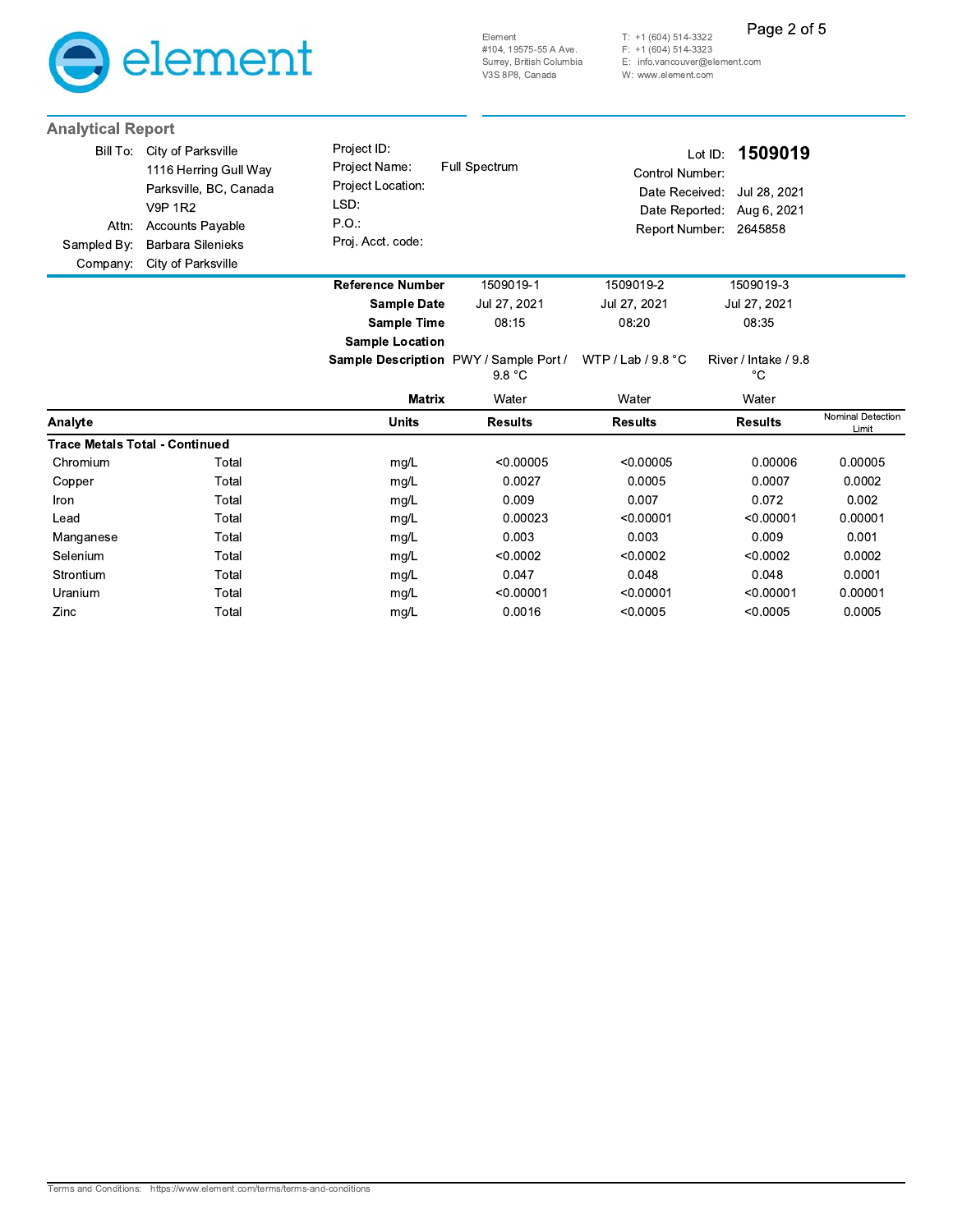

**Analytical Report** 

T: +1 (604) 514-3322<br>F: +1 (604) 514-3323<br>E: info.vancouver@element.com W: www.element.com

Page 3 of 5

| Bill To:<br>Attn:<br>Sampled By:<br>Company: | City of Parksville<br>1116 Herring Gull Way<br>Parksville, BC, Canada<br><b>V9P 1R2</b><br><b>Accounts Payable</b><br>Barbara Silenieks<br>City of Parksville | Project ID:<br>Project Name:<br>Project Location:<br>LSD:<br>P.O.<br>Proj. Acct. code: | Full Spectrum                           | Lot ID:<br>Control Number:<br>Date Received:<br>Date Reported:<br>Report Number: 2645858 | 1509019<br>Jul 28, 2021<br>Aug 6, 2021 |                   |
|----------------------------------------------|---------------------------------------------------------------------------------------------------------------------------------------------------------------|----------------------------------------------------------------------------------------|-----------------------------------------|------------------------------------------------------------------------------------------|----------------------------------------|-------------------|
|                                              |                                                                                                                                                               | <b>Reference Number</b><br><b>Sample Date</b><br><b>Sample Time</b>                    | 1509019-4<br>Jul 27, 2021<br>09:40      | 1509019-5<br>Jul 27, 2021<br>10:00                                                       |                                        |                   |
|                                              |                                                                                                                                                               | <b>Sample Location</b><br><b>Sample Description</b>                                    | Springwood #8/                          | Railway 3 1 / Well /                                                                     |                                        |                   |
|                                              |                                                                                                                                                               | <b>Matrix</b>                                                                          | Well / 9.8 °C<br>Water                  | 9.8 °C<br>Water                                                                          |                                        |                   |
| Analyte                                      |                                                                                                                                                               | <b>Units</b>                                                                           | <b>Results</b>                          | <b>Results</b>                                                                           | <b>Results</b>                         | Nominal Detection |
|                                              | <b>Inorganic Nonmetallic Parameters</b>                                                                                                                       |                                                                                        |                                         |                                                                                          |                                        | Limit             |
| Cyanide                                      | Total                                                                                                                                                         | mg/L                                                                                   | < 0.002                                 | < 0.002                                                                                  |                                        | 0.002             |
| <b>Metals Total</b>                          |                                                                                                                                                               |                                                                                        |                                         |                                                                                          |                                        |                   |
| Calcium                                      | Total                                                                                                                                                         | mg/L                                                                                   | 38                                      | 30                                                                                       |                                        | 0.01              |
| Magnesium                                    | Total                                                                                                                                                         | mg/L                                                                                   | 19                                      | 15                                                                                       |                                        | 0.02              |
| Potassium                                    | Total                                                                                                                                                         | mg/L                                                                                   | 0.98                                    | 0.82                                                                                     |                                        | 0.04              |
| Silicon                                      | Total                                                                                                                                                         | mg/L                                                                                   | 11                                      | 10                                                                                       |                                        | 0.005             |
| Sodium                                       | Total                                                                                                                                                         | mg/L                                                                                   | 7.5                                     | 7.9                                                                                      |                                        | 0.1               |
| Digestion                                    | Preparation                                                                                                                                                   |                                                                                        | Field Pres, digest as<br>total Hg       | Field Pres, digest as<br>total Hg                                                        |                                        |                   |
| Mercury                                      | Total                                                                                                                                                         | mg/L                                                                                   | < 0.00001                               | < 0.00001                                                                                |                                        | 0.00005           |
| <b>Microbiological Analysis</b>              |                                                                                                                                                               |                                                                                        |                                         |                                                                                          |                                        |                   |
| <b>Total Coliforms</b>                       | Enzyme Substrate Test                                                                                                                                         | MPN/100 mL                                                                             | 1.0                                     | 10                                                                                       |                                        | 1.0               |
| Escherichia coli                             | Enzyme Substrate Test                                                                                                                                         | MPN/100 mL                                                                             | 1.0                                     | < 1.0                                                                                    |                                        | 1.0               |
|                                              | <b>Physical and Aggregate Properties</b>                                                                                                                      |                                                                                        |                                         | $5$                                                                                      |                                        |                   |
| Colour<br>Turbidity                          | True                                                                                                                                                          | Colour units<br><b>NTU</b>                                                             | $< 5$<br>0.40                           | 0.11                                                                                     |                                        | 5<br>0.1          |
| <b>Routine Water</b>                         |                                                                                                                                                               |                                                                                        |                                         |                                                                                          |                                        |                   |
| Digestion<br>pH - Holding Time               | <b>Dissolved</b>                                                                                                                                              |                                                                                        | Lab filtered &<br>preserved<br>Exceeded | Lab filtered &<br>preserved<br>Exceeded                                                  |                                        |                   |
| pH                                           | at 25 °C                                                                                                                                                      |                                                                                        | 7.79                                    | 7.87                                                                                     |                                        | 0.01              |
| <b>Electrical Conductivity</b>               |                                                                                                                                                               | µS/cm at 25<br>$^{\circ}C$                                                             | 366                                     | 300                                                                                      |                                        | 1                 |
| T-Alkalinity                                 | as CaCO3                                                                                                                                                      | mg/L                                                                                   | 152                                     | 115                                                                                      |                                        | 5                 |
| Chloride                                     | Dissolved                                                                                                                                                     | mg/L                                                                                   | 19.7                                    | 23.1                                                                                     |                                        | 0.05              |
| Fluoride                                     | Dissolved                                                                                                                                                     | mg/L                                                                                   | < 0.01                                  | < 0.01                                                                                   |                                        | 0.01              |
| Nitrate - N                                  | Dissolved                                                                                                                                                     | mg/L                                                                                   | 1.21                                    | 0.36                                                                                     |                                        | 0.01              |
| Nitrite - N                                  | Dissolved                                                                                                                                                     | mg/L                                                                                   | < 0.01                                  | < 0.01                                                                                   |                                        | 0.01              |
| Sulfate (SO4)                                | Dissolved                                                                                                                                                     | mg/L                                                                                   | 7.2                                     | 4.7                                                                                      |                                        | 0.1               |
| Hardness                                     | as CaCO3 (dissolved)                                                                                                                                          | mg/L                                                                                   | 155                                     | 119                                                                                      |                                        | 5                 |
| <b>Total Dissolved Solids</b>                | Calculated                                                                                                                                                    | mg/L                                                                                   | 211                                     | 173                                                                                      |                                        | 1                 |
| Langelier Index                              |                                                                                                                                                               |                                                                                        | 0.1                                     | $-0.03$                                                                                  |                                        |                   |
| <b>Trace Metals Total</b>                    |                                                                                                                                                               |                                                                                        |                                         |                                                                                          |                                        |                   |
| Aluminum                                     | Total                                                                                                                                                         | mg/L                                                                                   | 0.001                                   | 0.001<br>0.00002                                                                         |                                        | 0.001             |
| Antimony                                     | Total                                                                                                                                                         | mg/L                                                                                   | 0.00002                                 |                                                                                          |                                        | 0.00002           |
| Arsenic<br>Barium                            | Total<br>Total                                                                                                                                                | mg/L                                                                                   | 0.0003<br>0.0074                        | 0.0004<br>0.015                                                                          |                                        | 0.0001<br>0.0001  |
| Boron                                        | Total                                                                                                                                                         | mg/L                                                                                   | 0.012                                   | 0.015                                                                                    |                                        | 0.002             |
| Cadmium                                      | Total                                                                                                                                                         | mg/L<br>mg/L                                                                           | < 0.00001                               | < 0.00001                                                                                |                                        | 0.00001           |

Terms and Conditions: https://www.element.com/terms/terms-and-conditions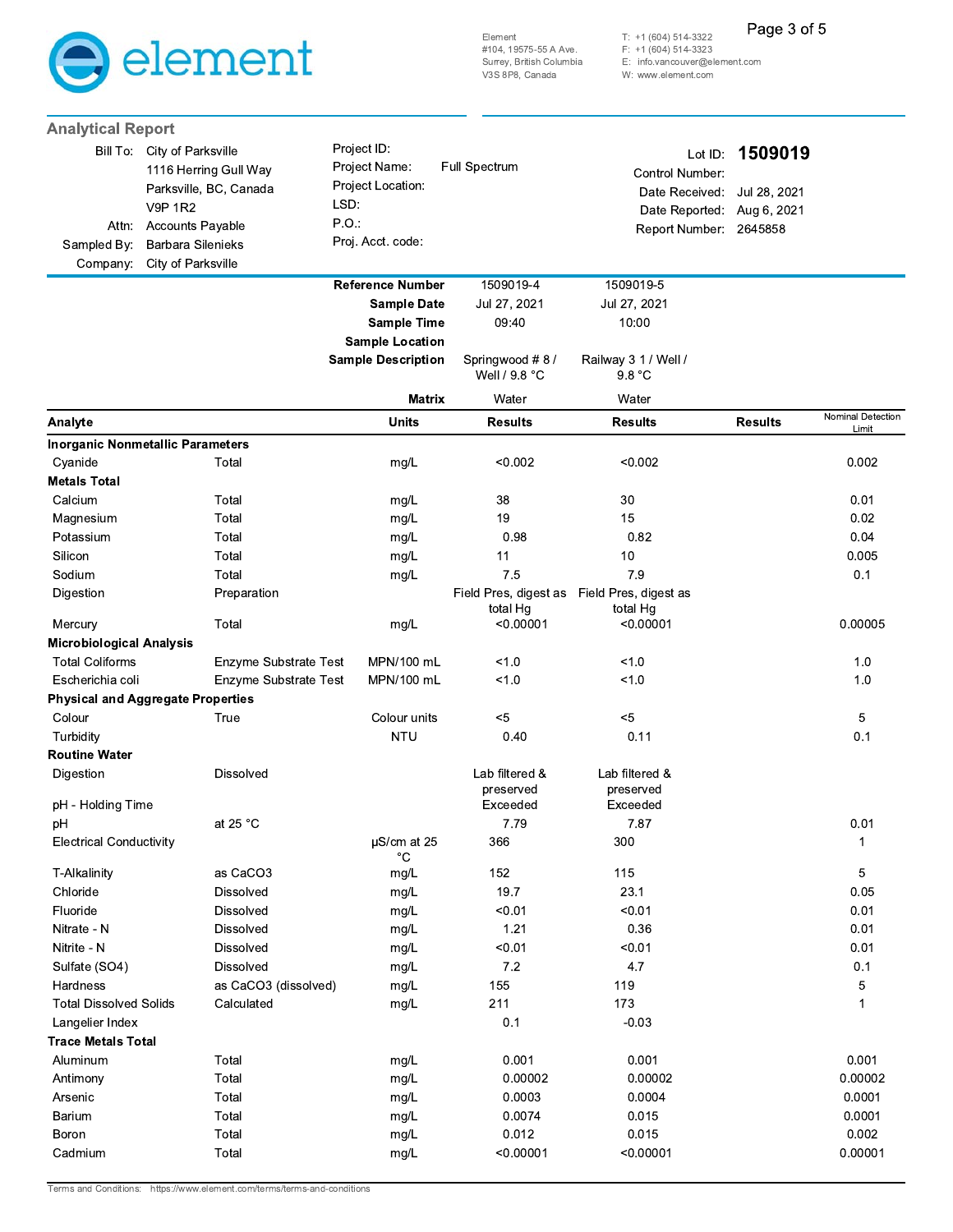

Element #104, 19575-55 A Ave. Surrey, British Columbia V3S 8P8, Canada

 $T: +1(604) 514-3322$  $F: +1(604) 514-3323$ E: info.vancouver@element.com

Page 4 of 5

W: www.element.com

| <b>Analytical Report</b>                     |                                                                                                                                                                      |                                                                                       |                                 |                                                                                          |                                        |                            |
|----------------------------------------------|----------------------------------------------------------------------------------------------------------------------------------------------------------------------|---------------------------------------------------------------------------------------|---------------------------------|------------------------------------------------------------------------------------------|----------------------------------------|----------------------------|
| Bill To:<br>Attn:<br>Sampled By:<br>Company: | City of Parksville<br>1116 Herring Gull Way<br>Parksville, BC, Canada<br><b>V9P 1R2</b><br><b>Accounts Payable</b><br><b>Barbara Silenieks</b><br>City of Parksville | Project ID:<br>Project Name:<br>Project Location:<br>LSD:<br>PO:<br>Proj. Acct. code: | <b>Full Spectrum</b>            | Lot ID:<br>Control Number:<br>Date Received:<br>Date Reported:<br>Report Number: 2645858 | 1509019<br>Jul 28, 2021<br>Aug 6, 2021 |                            |
|                                              |                                                                                                                                                                      | <b>Reference Number</b>                                                               | 1509019-4                       | 1509019-5                                                                                |                                        |                            |
|                                              |                                                                                                                                                                      | <b>Sample Date</b>                                                                    | Jul 27, 2021                    | Jul 27, 2021                                                                             |                                        |                            |
|                                              |                                                                                                                                                                      | <b>Sample Time</b>                                                                    | 09:40                           | 10:00                                                                                    |                                        |                            |
|                                              |                                                                                                                                                                      | <b>Sample Location</b>                                                                |                                 |                                                                                          |                                        |                            |
|                                              |                                                                                                                                                                      | <b>Sample Description</b>                                                             | Springwood #8/<br>Well / 9.8 °C | Railway 3 1 / Well /<br>9.8 °C                                                           |                                        |                            |
|                                              |                                                                                                                                                                      | <b>Matrix</b>                                                                         | Water                           | Water                                                                                    |                                        |                            |
| Analyte                                      |                                                                                                                                                                      | <b>Units</b>                                                                          | <b>Results</b>                  | <b>Results</b>                                                                           | <b>Results</b>                         | Nominal Detection<br>Limit |
| <b>Trace Metals Total - Continued</b>        |                                                                                                                                                                      |                                                                                       |                                 |                                                                                          |                                        |                            |
| Chromium                                     | Total                                                                                                                                                                | mg/L                                                                                  | 0.00087                         | 0.00087                                                                                  |                                        | 0.00005                    |
| Copper                                       | Total                                                                                                                                                                | mg/L                                                                                  | 0.0009                          | 0.0006                                                                                   |                                        | 0.0002                     |
| Iron                                         | Total                                                                                                                                                                | mg/L                                                                                  | 0.069                           | 0.011                                                                                    |                                        | 0.002                      |
| Lead                                         | Total                                                                                                                                                                | mg/L                                                                                  | 0.00011                         | 0.00027                                                                                  |                                        | 0.00001                    |
| Manganese                                    | Total                                                                                                                                                                | mg/L                                                                                  | 0.012                           | 0.005                                                                                    |                                        | 0.001                      |
| Selenium                                     | Total                                                                                                                                                                | mg/L                                                                                  | < 0.0002                        | < 0.0002                                                                                 |                                        | 0.0002                     |
| Strontium                                    | Total                                                                                                                                                                | mg/L                                                                                  | 0.099                           | 0.087                                                                                    |                                        | 0.0001                     |
| Uranium                                      | Total                                                                                                                                                                | mg/L                                                                                  | 0.00031                         | 0.00031                                                                                  |                                        | 0.00001                    |
| Zinc                                         | Total                                                                                                                                                                | mg/L                                                                                  | 0.0013                          | 0.0023                                                                                   |                                        | 0.0005                     |

Mac Heett Approved by:

Max Hewitt Operations Manager

Data have been validated by Analytical Quality Control and Element's Integrated Data Validation System (IDVS).<br>Generation and distribution of the report, and approval by the digitized signature above, are performed through

Terms and Conditions: https://www.element.com/terms/terms-and-conditions